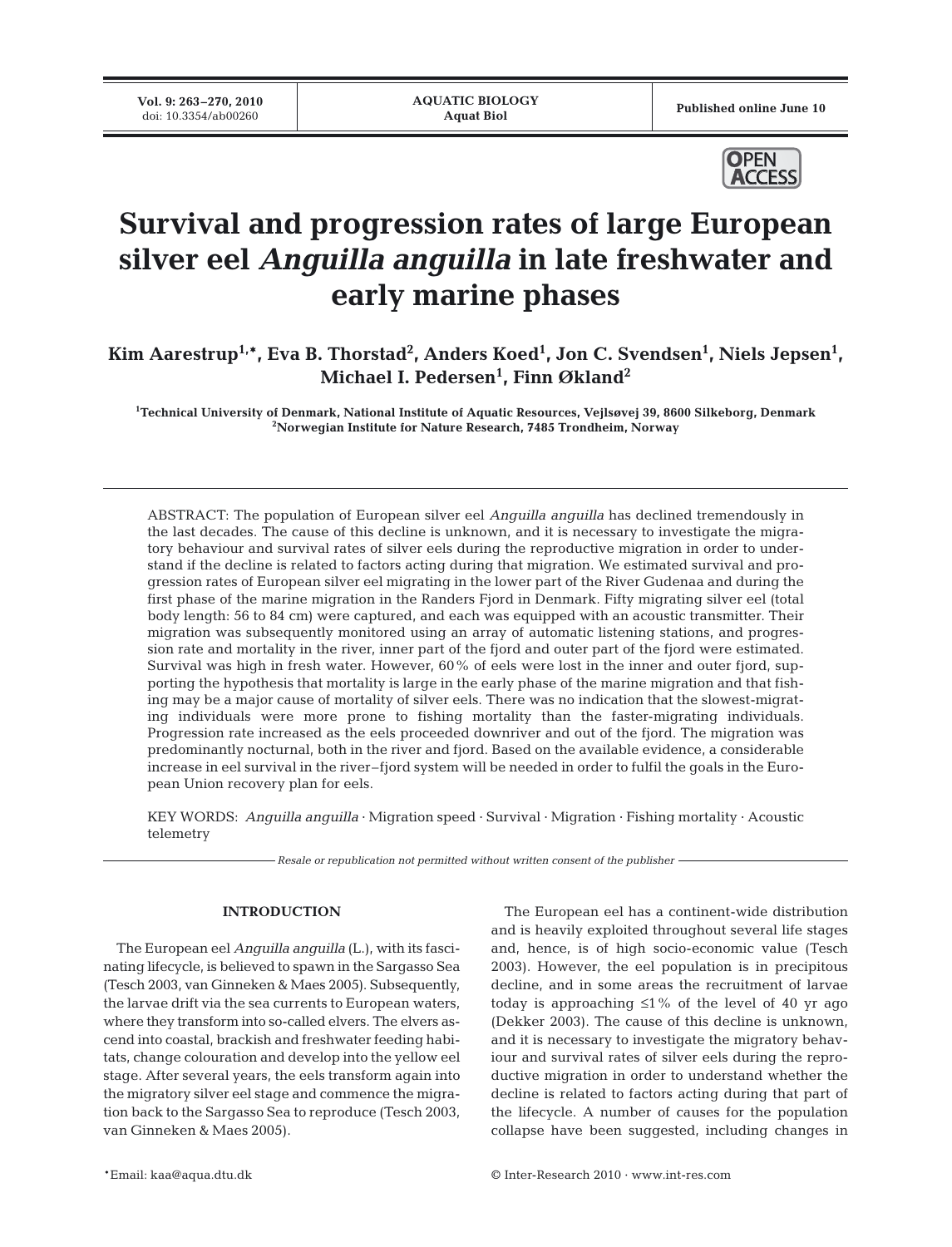ocean currents, climate change, migration obstructions, habitat loss, parasites, virus infections, deteriorating reproductive capacities and over-fishing (Feunteun 2002, Dekker 2003, Knights 2003, Durif et al. 2006). As a consequence of the population collapse, the European Union (EU) has developed a management plan to help recover the eel stocks (COM 2005). One of the key parts of this plan is to set spawning escapement targets for silver eels. This emphasises the need for direct evidence documenting the survival of migrating silver eels in order to implement the EU management plan.

Winter et al. (2006) studied downstream migrating silver eels in the River Meuse, The Netherlands and found that survival to the North Sea was only 37%, and that the most significant riverine mortality was associated with hydropower stations and fishing. Hence, the mortality of migrating silver eels may be high in the freshwater phase. Less is known about the marine phase, and there are few studies addressing the survival and progression rates of silver eels in estuaries and at sea. Potentially, migration timing and progression rates may impact survival, and such information may be crucial for the development of successful protective measures.

The aim of the present study was to estimate survival and progression rates during migration in the lower part of a river and the first phase of the marine migration, using telemetry methods. In Northern Europe in autumn, there has traditionally been extensive fishing



Fig. 1. Release site of silver eels in the River Lilleaa during autumn 2005 and 4 sites with automatic listening stations (ALS) in the lower River Gudenaa and Randers Fjord

for silver eels by commercial and recreational fishers using pound nets and fyke nets, especially in fjords and coastal areas. In recent decades, the intensity has declined, but fishing for silver eels still generates considerable income (Moriarty & Dekker 1997). We hypothesised that migrating silver eels would suffer high mortality rates in the fjord, and that progression rates may affect survival, with the slowest-migrating individuals being more prone to fishing mortality (as suggested by Aarestrup et al. 2008).

## **MATERIALS AND METHODS**

The River Gudenaa (Fig. 1, mean annual discharge of  $32 \text{ m}^3 \text{s}^{-1}$ ) is the major freshwater source to the narrow Randers Fjord. The River Lilleaa (mean annual discharge of  $2.6 \text{ m}^3 \text{ s}^{-1}$ , which is one of the most important tributaries to the River Gudenaa (Aarestrup & Jepsen 1998), drains into the River Gudenaa 15 km upstream of the river mouth. The Randers Fjord (30 km long) is principally divided into 2 parts: a narrow inner section and a wider outer section, which exits into the Kattegat. The salinity varies with water discharge in the River Gudenaa, but the fjord can generally be characterised as brackish, but salinity increases with depth and with increasing distance from the river mouth.

Fifty downstream migrating silver eels were captured in the autumn of 2005 in a modified Wolf trap situated at the Vestbirk hydropower station in the upper part of the River Gudenaa, and were kept in a holding pen at the catch site for 0 to 6 d. On the 2 days of tagging and release (8 September and 4 October 2005, 10 and 13 d before full moon, respectively; 25 ind. on each date) the fish were transported in aerated 750 l tanks to the De-

> partment of Inland Fisheries in Silkeborg, where they were tagged immediately. They were tagged with VEMCO model V8SC-2L individually coded acoustic transmitters  $(9 \times 29 \text{ mm}, \text{weight})$ in air: 4.7 g, weight in water: 2.9 g, guaranteed life time >294 d) using the surgical implantation method described by Aarestrup et al. (1999). Total body length was measured to the nearest mm and body weight to the nearest g. The largest tag-body weight ratio was 1.5%. All fish were >55 cm, indicating that they were all females. All individuals were characterised as silver eels, based on the silvery appearance and enlarged eyes (Tesch 2003). After tagging, the eels were transported (travelling time 1 h) to the River Lilleaa and released 2 km upstream of the confluence with the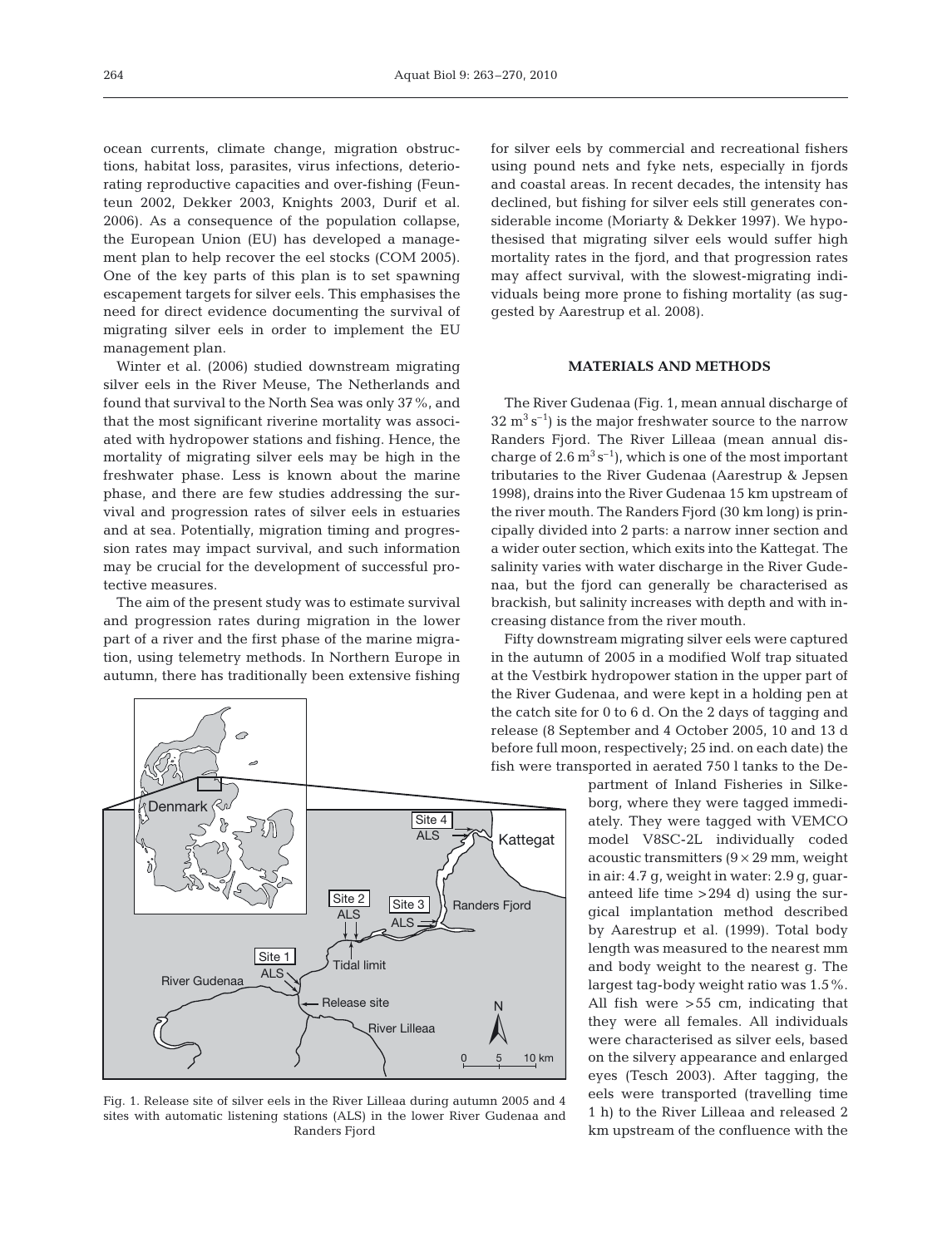River Gudenaa at 14:00 h. The release in the River Lilleaa was chosen because of the absence of weirs downstream and because a total covering trap is situated just upstream, hindering migration in the upstream direction.

Eight automatic listening stations (ALS; VR2, VEMCO) were deployed at 4 sites in the river and fjord (Fig. 1) and were continuously in operation until September 2006. The listening stations recorded and stored the code and time (to the nearest second) of passage for individual fish within their range. Two ALSs were moored at each site, separated by a few hundred metres in a longitudinal direction, to confirm detection and swimming direction. Detection ranges of each ALS varied between 130 and 400 m during range tests, and the width of the river or fjord varied between 50 and 240 m at the ALS sites. Hence, all tagged fish passing the ALS sites should be recorded. Correspondingly, none of the fish recorded at outward ALS sites had passed any inward ALS site without being recorded. Measured from the release site to the downstream ALS at each site, the 4 sites were located 2.4, 17.3, 29.6 and 46.0 km from the release site (Fig. 1). This design enabled comparison of the survival and behaviour of 4 compartments with different physical characteristics: (1) the small River Lilleaa from the release site to the confluence with the River Gudenaa (2.4 km stretch), (2) the lowest part of the River Gudenaa (14.9 km stretch), (3) the narrow inner section of the Randers Fjord (12.3 km stretch), and (4) the outer section of the Randers Fjord (16.3 km stretch; Fig. 1). Calculation of progression rates were based on the first recording on the downstream ALS at each site. Manual tracking by boat was performed in the fjord on 28 April 2006 to assess if there were any remaining fish/tags in the area. Daily measurements of water flow in the River Gudenaa were obtained from the County of Aarhus discharge gauging station at Ulstrup, a few km upstream of the confluence with the River Lilleaa.

**Statistical analysis.** Progression speeds in the 2 river and 2 fjord compartments of the 17 surviving eels were compared by a repeated-measures analysis of variance (r-m ANOVA) with 1 within-subject factor (compartment) and time of tagging (September and October, fixed factor) as a between-subject factor. Body length and body weight were entered in the model as covariates. All interaction terms were included in the model. Non-significant interaction terms were removed by backwards elimination. R-m ANOVA was preferred to a profile analysis (MANOVA) that has lower power (Maxwell & Delaney 1990, Potvin et al. 1990). To compensate for violation of the sphericity assumption, the degrees of freedom were decreased by multiplication by the Huynh-Feldt epsilon, which is a less conservative adjustment than Greenhouse-Geisser and is recommended when sample sizes are small (von Ende 1993, SPSS 1997). The data were log  $(X + 1)$  transformed to meet the requirements of parametric analysis (i.e. normality and homoscedasticity). Tests of within-subject contrasts were achieved by a repeated design (von Ende 1993).

Discharge could not be included in the r-m ANOVA because it was not constant across the compartments, e.g. eels in Compartment 1 experienced a different discharge than eels in Compartment 4. Hence there is a potential risk that that a statistically significant result of body size in the r-m ANOVA is a false positive. We therefore performed a multiple regression analysis with progression speed as the dependent variable and body length, body weight and discharge in the river at the time when entering Compartment 3 as independent variables.

Two MANOVAs were conducted to test whether there was a difference in body length or body weight (dependent factors) between individuals entering the fjord and those lost at an earlier stage (fixed factor) and between individuals lost in the fjord and those surviving the fjord passage and entering the Kattegat (fixed factor).

A Kendall Coefficient of Concordance test (Siegel & Castellan 1988) was performed to test whether individual progression rates ( $km h^{-1}$ ) of eels keep in similar ranks across the different river/fjord compartments (using the 17 eels that reached the Kattegat). Successively, a logistic regression was performed to test whether survival of eels in Compartment 4 was related to individual progression rates  $(km h^{-1})$  using progression rates in Compartment 3 of survived and lost eels. A constant rate of progression of eels along the entire migratory route combined with a survival independent of progression rate in Compartment 3 would indicate that survival was not dependent on progression rates.

Progression speeds in different compartments were compared by the Wilcoxon signed ranks test for paired samples. Functional dependence of 1 variable on another variable was tested by linear and multiple regression analyses. Differences in the number of survived eels through the fjord to the Kattegat between September and October were tested by a Pearson chisquared test. All statistical analyses were performed using the Statistical Package for the Social Sciences (SPSS version 17.0 for Windows).

#### **RESULTS**

#### **Fish body size**

The mean body length and weight of the 2 groups of eels were  $61.5 \pm 1.2$  cm (range 56.0 to 84.0 cm) and  $441.3 \pm 37.3$  g (range 306 to 1279 g) and 65.7  $\pm$  1.4 cm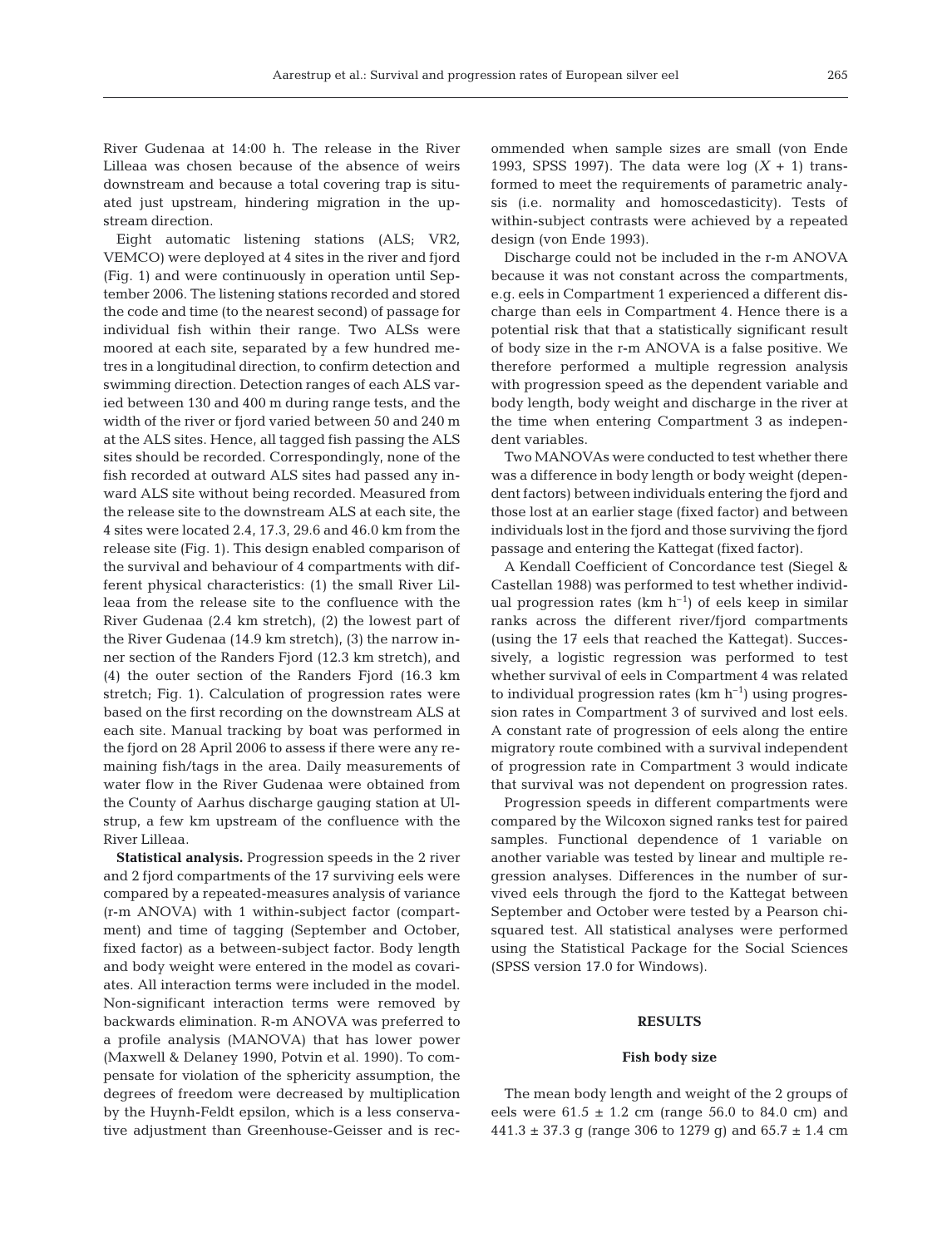(range 57.2 to 80.6 cm) and 541.0 ± 37.1 g (range 342 to 1002 g) for September and October, respectively. Fish tagged in October were significantly longer, but not heavier, than fish tagged in September (two tailed *t*-test, body length;  $t = 2.06$ ,  $p = 0.03$ , body weight;  $t =$ 2.05,  $p = 0.09$ .

# **Survival**

Five eels (2 tagged in September and 3 tagged in October) did not leave the River Lilleaa (Site 1), where they were released, and were therefore excluded from further analyses on survival and progression rates. Of the remaining 45 fish,  $96\%$  (n = 43) entered the Randers Fjord (inner part, Site 2), 84% (n = 38) entered the outer part of the Randers Fjord (Site 3) and  $38\%$  (n = 17) entered the Kattegat (Site 4). Hence, of the eels entering the Randers Fjord,  $60\%$  (n = 26) were lost in the fjord, of which  $11\%$  (n = 5) were lost in the inner part of the fjord and  $49\%$  (n = 21) in the outer part. There was no difference in body length or body weight between individuals entering the fjord and those lost at an earlier stage, with comparisons made both between those lost in the River Lilleaa  $(n = 5)$  and the remaining fish (n = 45; MANOVA,  $F = 0.373$ , p = 0.773), and between those lost in both river compartments  $(n = 7)$ and the remaining fish  $(n = 43; MANOVA, F = 0.399)$ ,  $p = 0.673$ .

Similarly, there was no difference in body length or body weight between individuals lost in the fjord  $(n =$ 26) and those surviving the fjord passage and entering the Kattegat (n = 17) (MANOVA, *F* = 0.092, p = 0.912). The survival through the fjord to the Kattegat did not differ between fish tagged in September and October (Pearson chi-squared test with Yates' continuity correction,  $\chi^2 = 0.56$ , p = 0.46).

Nine of the eels lost in the fjord (21% of those entering the Randers Fjord) were reported recaptured by fishers in the Randers Fjord, and the transmitters were returned. Two of these fish could not be individually identified because the transmitter was returned after the battery had expired. There was no difference in body weight between eels with a known fate (reported recaptured in the fjord or entering the Kattegat,  $n = 24$ ) and those lost in the fjord with an unknown fate  $(n =$ 19; 2-tailed *t*-test,  $p = 0.387$ , indicating that fish with an unknown fate were not among the smallest fish selected as would be expected if they were predated by cormorants (see Discussion).

No tagged eel was recorded during manual tracking in the inner and outer part of the Randers Fjord in April 2006. Furthermore, no eel was recorded by ALSs in the period from April until ALSs were removed in September 2006.

#### **Progression rates**

The eels followed a 1-way route out of the river and fjord, with no individuals reversing their migration route, except 1 individual that was recorded at Site 2 after being recorded at Site 3. The eels stayed in the River Lilleaa for an average of 9 d before entering the River Gudenaa (i.e. passing Site 1; Table 1), with 62% leaving within the first 2 d. Further calculations of progression rates are based on time from entering the River Gudenaa to ensure that a possible handling- and tagging-induced delay at the release site was excluded. After entering the River Gudenaa (Site 1), the eels spent on average 7 d before entering the Randers Fjord, and on average 22 d before passing the entire fjord and entering the Kattegat . However, the individual variation was substantial, with the first and last individual entering the Kattegat 3 and 50 d after passing Site 1, respectively (Table 1). The first eel entered the Kattegat on 30 September and the last on 24 November.

The r-m ANOVA revealed that the overall progression speed from passing Site 1 to entering the Kattegat was not statistically dependent on 'body length', 'body weight' or 'release time'  $(p > 0.188)$ . However the within-subjects effects test showed a significant interaction between 'compartment' and 'body length' (p = 0.02). A post hoc test revealed that this arose from the fact that the progression speed was significantly negatively correlated with body length in Compartment 3 (p < 0.001) compared with Compartment 2 where no

Table 1. *Anguilla anguilla*. Time spent (mean ± SD; parentheses: range) by tagged silver eels in passing different compartments in the River Lilleaa, River Gudenaa and Randers Fjord. Overground progression rates (mean ± SD; parentheses: range) in the different compartments are also given. n: number of eels that entered a given compartment; bl: body length

|                        | Distance (km) | n  | Time (h)                  | Progression rate $(km h^{-1})$    | Progression rate (bl $s^{-1}$ ) |
|------------------------|---------------|----|---------------------------|-----------------------------------|---------------------------------|
| Release site to Site 1 | 2.7           | 45 | $218 \pm 14$ (30-1135)    | $0.055 \pm 0.036$ (0.002-0.091)   | $0.024 \pm 0.016$ (0.001-0.042) |
| Site 1 to 2            | 14.6          | 43 | $175 \pm 225$ (5-938)     | $0.666 \pm 0.854 (0.016 - 2.780)$ | $0.284 \pm 0.366$ (0.008-1.195) |
| Site 1 to 3            | 26.9          | 38 | $461 \pm 384$ (29-1104)   | $0.205 \pm 0.263$ (0.024-0.922)   | $0.087 \pm 0.113$ (0.009-0.439) |
| Site 1 to 4            | 43.3          | 17 | $524 \pm 375 (68 - 1199)$ | $0.166 \pm 0.161 (0.036 - 0.639)$ | $0.070 \pm 0.063$ (0.012-0.244) |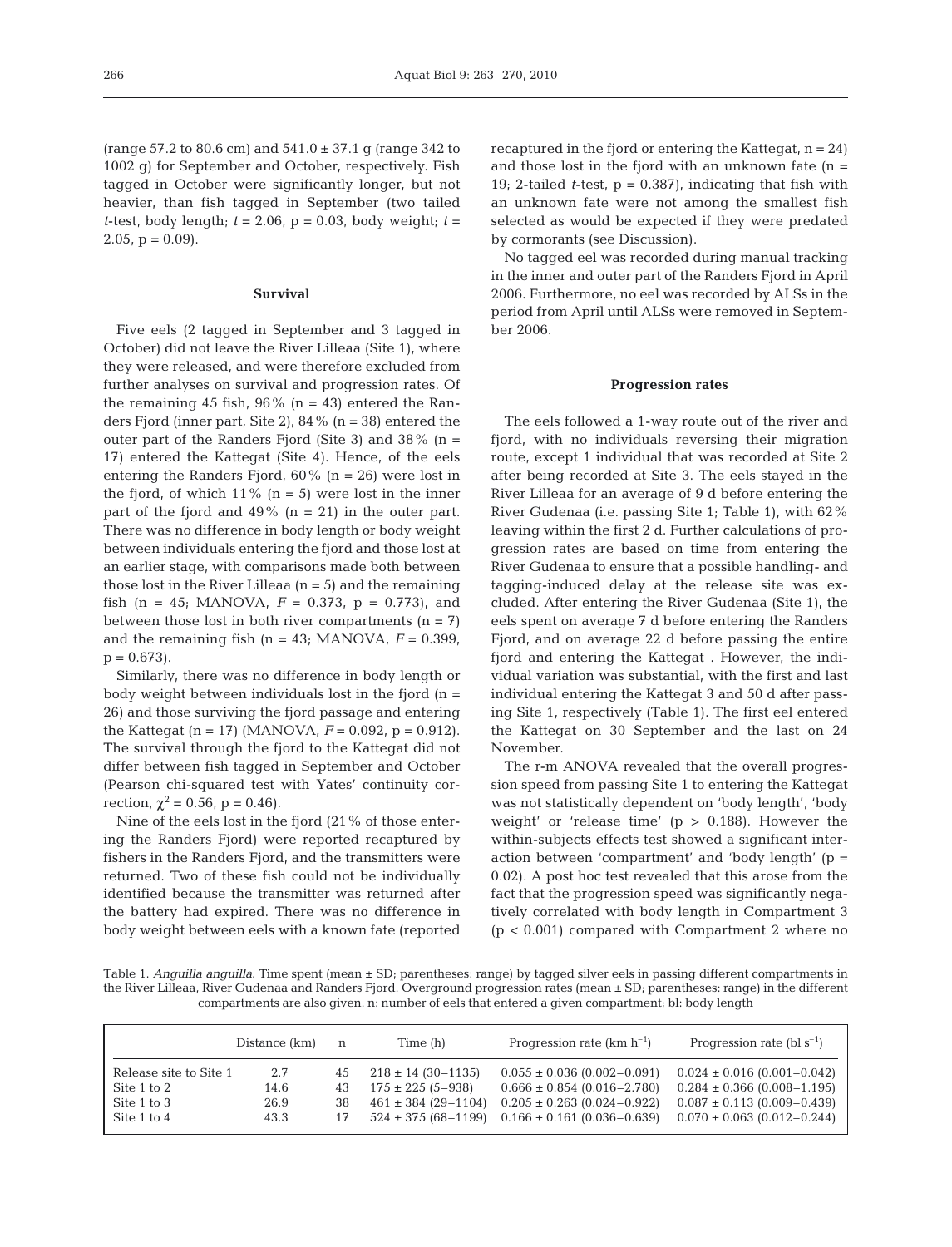significant effect of length was observed ( $p = 0.181$ ). Although not statistically significant, the interaction between 'compartment' and 'body weight' indicated similar pattern ( $p = 0.056$ ). Thus, progression speed showed a dependence on body size in Compartment 3, unlike in the other compartments where no effects of body size were observed. Discharge was not included in the r-m ANOVA because it was not constant across the compartments, e.g. eels in Compartment 1 experienced a different discharge than eels in Compartment 4.

To evaluate whether progression speed dependency on body size in Compartment 3 was a 'false positive' due to fact that discharge was not included in the model, a multiple regression was performed with progression speed as the dependent variable and body length, body weight and discharge at the time when entering Compartment 3 as independent variables. This test demonstrated that discharge significantly positively affected the progression speed in Compartment 3 (p = 0,043,  $r^2$  = 0.2). There was no effect of either body length or weight  $(p > 0.05)$ , thus demonstrating that the significant effect of these 2 factors in the r-m ANOVA was actually caused by discharge, i.e. a 'false positive'.

Progression rates between Site 1 and the entrance to the Kattegat (43 km stretch) was on average 0.17 km  $h^{-1}$ , or 0.07 body lengths s<sup>-1</sup> (Table 1). The fish entering the Kattegat spent on average 12 d (range 1 to 48 d,  $SD = 15$  d) passing the entire Randers Fjord (Site 2 to Site 4, 28.6 km), corresponding to a mean progression rate of 0.44 km  $h^{-1}$ , or 0.19 body lengths  $s^{-1}$  in the fjord. For the eels entering the Kattegat  $(n = 17)$ , the progression rates relative to the ground differed among the different compartments (River Lilleaa, River Gudenaa and inner and outer part of the Randers Fjord, Friedman test,  $\chi^2$  = 12.9, p = 0.005), with an increasing progression rate as they proceeded downriver and outwards through the fjord (Fig. 2). The progression rate in the outer part of the fjord was faster than in the inner part of the fjord (Wilcoxon signed ranks test, *Z* = –2.63,  $p = 0.009$ , whereas the progression rate in the inner part of the fjord did not differ from the progression rate in the River Gudenaa  $(Z = -0.21, p = 0.83)$ . The progression rate in the River Gudenaa was faster than in the River Lilleaa  $(Z = -2.30, p = 0.022)$ .

The logistic regression demonstrated no effect of progression rate in Compartment 3 on survival of eels in Compartment 4. The Kendall Coefficient of Concordance test demonstrated a relatively low but significant inter-rater agreement ( $W = 0.253$ ,  $p = 0.005$ ). Thus, the progression of individual eels was relatively constant along the entire migratory route, supporting the conclusion that survival was not dependent on progression rates.

# **Environmental factors**

The water discharge in the River Gudenaa varied between 12 and 17  $m^3 s^{-1}$  (average 13  $m^3 s^{-1}$ ) on the day individuals entered the River Gudenaa, and between 12 and 20  $\mathrm{m}^3 \mathrm{ s}^{-1}$  (average 15  $\mathrm{m}^3 \mathrm{ s}^{-1}$ ) on the day they entered the Randers Fjord. The progression rate in the River Gudenaa (Compartment 2,  $km h^{-1}$ ) was not dependent on the water discharge (linear regression  $r^2$  =  $0.024$ ,  $p = 0.154$ , but the progression rate in the inner part of the Randers Fjord increased with increasing water discharge ( $r^2 = 0.180$ ,  $p = 0.009$ ). The progression rate in the outer part of the fjord was neither dependent on the water discharge in the River Gudenaa on the day they entered the inner Randers Fjord, nor on the day they entered the outer part of the fjord, nor on the day before they entered the outer part of the fjord  $(r^2 =$ 0.001–0.100,  $p = 0.21-0.89$ . The migration was predominantly nocturnal, with all individuals passing all ALS sites between 18:00 and 07:00 h, except 2 individuals passing Site 3 during daytime (Fig. 3).

### **DISCUSSION**

The eels were subjected to substantial mortality during the early marine phase, with 60% mortality in the Randers Fjord. Even though only 21% of the fish entering the Randers Fjord were confirmed caught by fishers, most or all the fish lost in the fjord were likely



Fig. 2. *Anguilla anguilla*. Progression rates relative to the ground in the 4 different compartments, for eels entering the Kattegat  $(n = 17)$ . The boxes are divided at the median and the top and bottom of the boxes are drawn at the lower and upper quartiles. Whiskers: 90th percentile. All observations beyond these limits are plotted individually.  $\star$ , O: outliers >, < 3 times higher than box length, respectively. Progression speed was slowest in the River Lilleaa, faster in the River Gudenaa and inner fjord and fastest in the outer fjord (see Results for details). bl: body length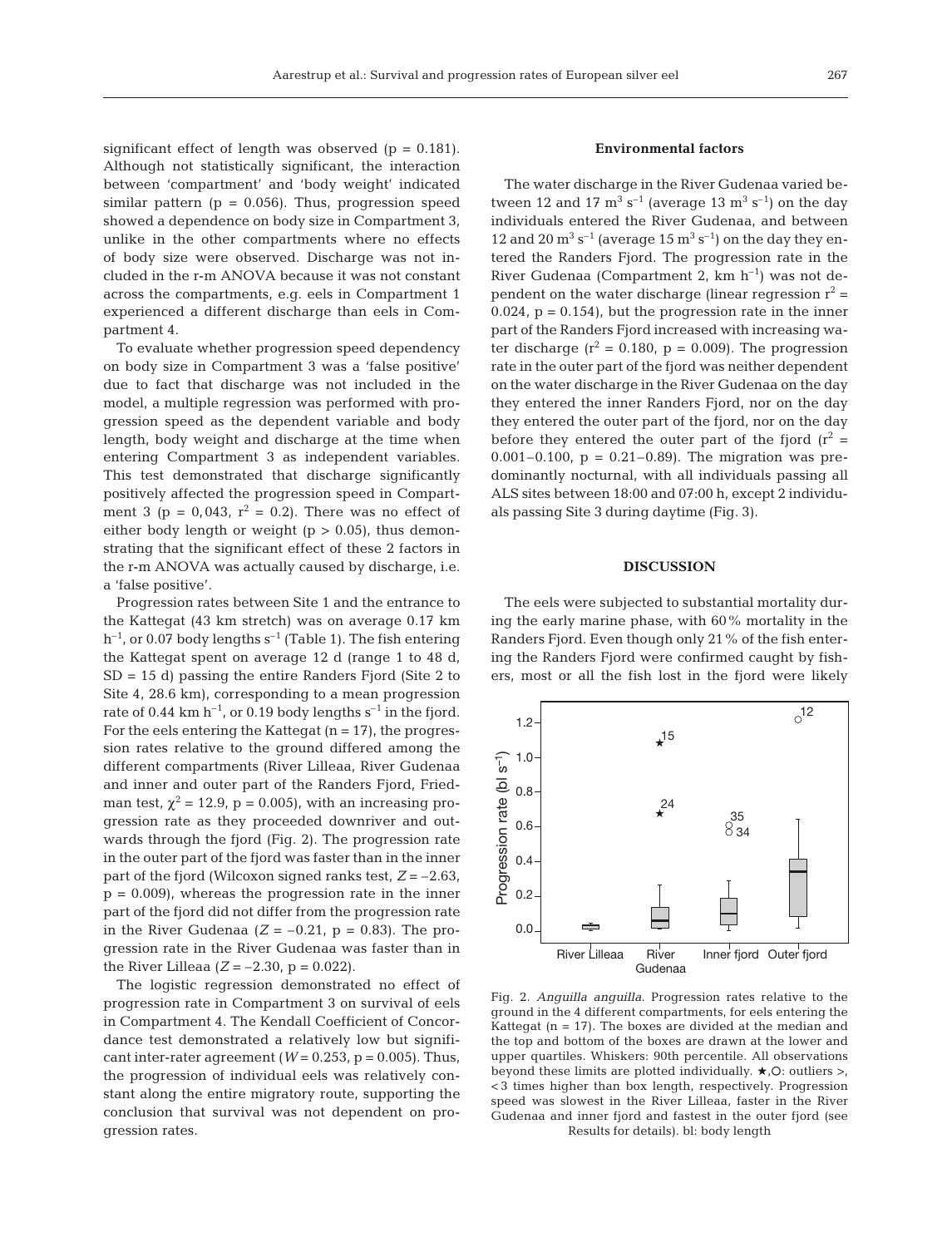268

caught by fishers. Based on interviews with fishers, it was confirmed that several tagged eels (exact number not known) had been caught in the fishery without being reported, even though fishers were aware of the tagging project and were rewarded for returning the transmitters. As a tagged eel did not carry any external mark enabling identification of a tagged individual, and since many eels are sold and exported alive, it is also possible that some tagged fish were not reported because the transmitter was not discovered. Since there were no transmitters detected in the fjord during manual tracking in April 2006, and since the hydroacoustic signals are not transmitted through air, the most plausible explanations for fish lost in the fjord without passing outward ALSs are that they were caught by fishers or potentially other mammalian or avian piscivores capable of carrying the rather large tagged eels out of the water. It is unlikely that the largest eels were removed from the fjord by predators, but the smaller eels may have fallen prey to great cormorants *Phalacrocorax carbo*, which are present in large numbers in the Randers Fjord (K. Aarestrup pers. obs.). Cormorants can prey heavily on smaller eels (mean prey size of eels: 322 g, Keller 1995). However, the tagged individuals that disappeared in the fjord were not smaller than those reported captured in the fishery or surviving and entering the Kattegat, which indicates that the fish disappearing in the fjord were not the smallest fish selected, which would be expected if they were predated by cormorants. Also since high fishing mortality (82%) in the fjord was estimated for even larger spring migrating silver eels (Aarestrup et al. 2008), it is likely that most of the fish disappearing in the present study were caught by fishers. There is a theoretical chance that some fish might have been lost due to transmitter dysfunction, but this seldom occurs with these transmitters (internal tests by the manufacturer have observed no tag failures once the tag is started; D. Webber pers. comm.) and this is therefore not a likely explanation for the major loss of eels in the fjord. When initiating migration, the eels quickly left the river and fjord, entering the Kattegat on average 22 d later (covering a 43 km stretch), although the individual variation in progression rate was large. However, if maintaining the same progression rate as observed in the outer part of the Randers Fjord, only few of the surviving eels would migrate fast enough to reach the Sargasso Sea during the spawning period the following spring (van Ginneken & Maes 2005). Based on the progression rates in the outer part of the Randers Fjord (mean  $0.78 \pm 0.66$  km h<sup>-1</sup>, range 0.04 to 2.5 km h<sup>-1</sup>, or mean  $0.34 \pm 0.30$  body lengths s<sup>-1</sup>, range 0.2 to 1.22 body lengths  $s^{-1}$ ), these eels would reach the spawning areas in the Sargasso Sea app. 6500 km away in  $47 \pm 75$  mo (range 4 to 249 mo). Only



Fig. 3. Time of day for passage of individual eels at the different automatic listening station (ALS) sites (note different *y*-axis scales)

the 3 fastest individuals (18%) would manage to reach the Sargasso Sea within 6 mo if maintaining the progression rates recorded in the outer part of the Randers Fjord. This indicates that the eels either increase their migration rate significantly in the ocean, or spend more than 1 winter to migrate to the Sargasso Sea. The eels showed an increasing progression rate as they proceeded downriver and through the fjord, and it is possible that they increase migration speeds further when they approach the open ocean. Considerably higher short-term individual progression rates have been documented (mean  $0.7 \text{ m s}^{-1}$ , Tesch 1974; 0.35 to  $0.58$  m s<sup>-1</sup>, McCleave & Arnold 1999), but the progres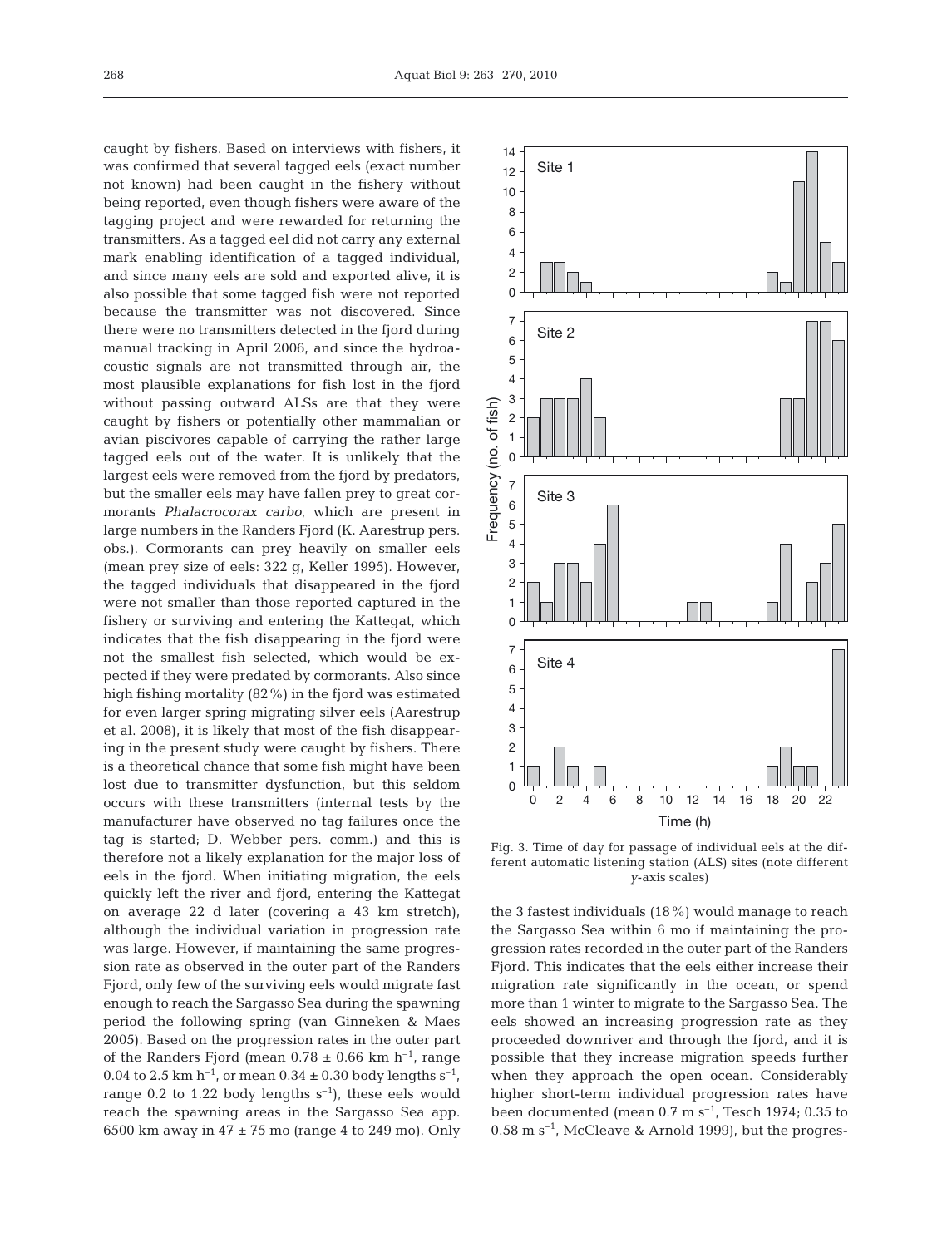sion speed in the present study is in line with many other studies over longer migration distances (Tesch 2003) and also progression speeds in the ocean of European eel (Aarestrup et al. 2009) and longfinned eels *Anguilla diffenbachii* (Jellyman & Tsukamoto 2002, 2005).

Eel migration seems to be influenced by different environmental factors (e.g. Vøllestad et al. 1986, Cullen & McCarthy 2003, van Ginneken & Maes 2005). In the present study, progression rate in the inner part of the fjord increased with increasing water discharge in the river, but with no effect of water discharge on progression rate in the outer part of the fjord or in the river. The increased progression rates in the inner part of the fjord with increased water discharge may be due to the eels benefiting from an increased current velocity in the narrow inner fjord, as suggested by Vøllestad et al. (1986), who found that high water discharge also increased the riverine migration speed, or may in some way be linked to orientation mechanisms. There was no effect of discharge in the outer fjord, probably because discharge effects are lowered by tidal effects and the larger volume of this part of the fjord. A hierarchy of sensory mechanisms and environmental clues are most likely used for estuarine orientation, but these are only partly understood (Barbin et al. 1998). The eels passed the listening station sites on nearly all occasions during the night, indicating that the migration was predominantly nocturnal, both in the river and fjord. This is in accordance with other studies also reporting mainly nocturnal migration of European eels (e.g. Vøllestad et al. 1986, Aarestrup et al. 2008).

Transmitter implantation was not likely to affect eel behaviour over the long term, since eels have been successfully tagged with such transmitters in several studies (e.g Baras & Jeandrin 1998, Behrmann-Godel & Eckmann 2003). However, the faster progression rate in the River Gudenaa than in the River Lilleaa may be explained by the fish spending some time recovering after tagging and handling or by different physical properties of the 2 rivers. The 5 individuals not detected after release may have been caught by fishing in the River Lilleaa, where occasional fishing with fyke nets takes place in the autumn. Otters *Lutra lutra* also reside in this part of the river. Since this species has been shown to prey heavily on riverine fish (Aarestrup et al. 2005), it is possible that otters may have predated some of the newly released eels. However, it may also have been an effect of catch, transport, handling and tagging, and these fish were, therefore, excluded from analyses. Two of the eels also disappeared in the River Gudenaa. They may have stopped migrating, been predated (e.g. by pike *Esox lucius)*, or caught by recreational fyke netting taking place to a limited extent in the river. However, it is not possible to determine

their exact fate, as no manual tracking was performed in the river.

### **Management implications**

In conclusion, the present study supported the hypothesis that substantial mortality of silver eels takes place in the fjord, and that fishing may be a major cause of the observed mortality in the early phase of the marine migration. This conclusion applies to large females, as this was the part of the population studied. This high mortality occurred in a relatively short fjord area (29 km) and even though the eels passed this stretch relatively fast (average 12 d). The hypothesis that the slowest-migrating individuals were more prone to fishing mortality than the faster-migrating individuals was not supported. At the included size range, there was no indication of size selection of eels in the fishery. Eel populations are declining worldwide, and the need for information is immense (Stone 2003). The recent EU recovery plan (COM 2005) has set an escapement goal for silver eels out of the foraging areas at 40% of the historic production. With only 38% survival in the lower river and fjord in the present study, the goal is not met when looking at only this part of the system. When considering that a high mortality may also occur during the freshwater migration phase (Winter et al. 2006), the spawning escapement of European silver eel may be very low. In combination with 23% survival related to hydropower production in the middle part of the river (M. Pedersen unpublished data), the overall survival of silver eel commencing migration from the upper and middle parts of the River Gudenaa to reaching the Kattegat may be <10%. Even when ignoring that the historic production was probably considerably larger than today (due to low recruitment, Dekker 2004) and ignoring fishing for eels at other life stages, reductions in the mortality of migrating silver eels are needed to meet the escapement goals. For the River Gudenaa, this primarily points to reducing the mortality at the hydropower station and reductions in the fishery related mortalities, but maybe also other mortality factors in the fjord such as cormorant predation. Hydropower stations are numerous throughout Europe, and fishing for silver eels with pound nets and fyke nets in estuaries is also widespread across Europe. Therefore, mortalities of the present extent probably occur in many other rivers and estuaries. Additionally, fishing is taking place at strategic places on the open coast (e.g. out of the Baltic Sea), further lowering the survival. This highlights the need for more data on the survival of migrating silver eels in the migration phases and for a significant effort on increasing eel survival to implement the EU eel management plan goals.